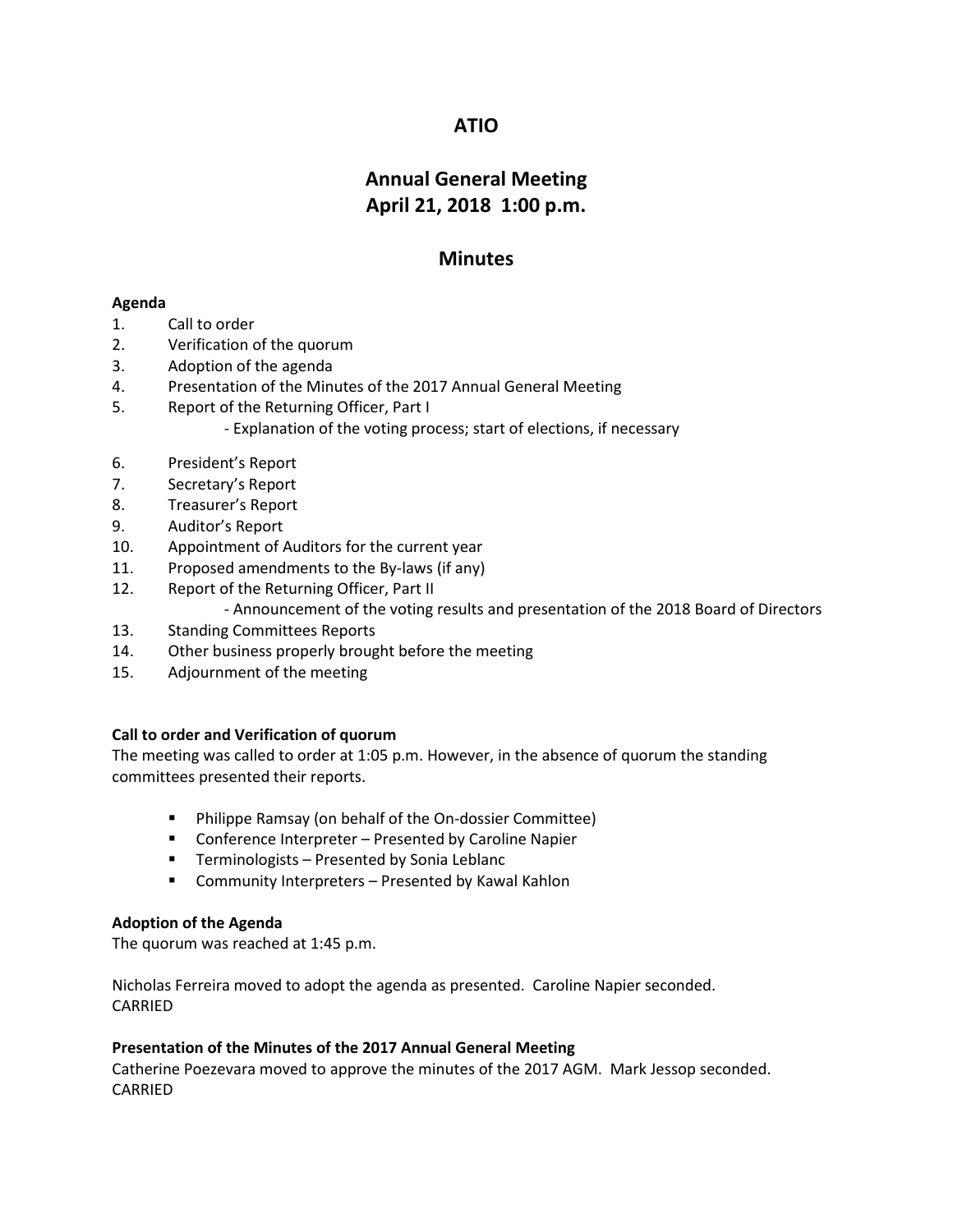#### **Report of the Returning Officer, Part I**

Albert Fung presents his report:

Candidates for all positions except Salaried Translators and Terminologists

President position Presentation by the candidates for the position of President: Marielle Godbout and Denis Couillard

## Vice-President Presentation by the candidates for the position of Vice-President: Marielle Godbout and Nicholas Ferreira

Treasurer position Presentation by the candidate for the position of Treasurer: Pasquale Capo

Secretary position Presentation by the candidate for the position of Secretary: Qamar Yasmeen Tyyebi

Director, Foreign Languages position Kawal presents the candidate for the Director, Foreign Language position: Soheila Khatami

Director, Conference Interpreter position Caroline Napier is the candidate for the Director, Conference Interpreter position

Director, Court Interpreter position Qamar Yasmeen Tyyebi is the candidate for the Director, Court Interpreter position

#### Director, Community and Medical Interpreters position Presentation by the candidates for the position of Director, Community Interpreters, Nicholas Ferreira and Kawal Kahlon

**President's Report** ATIO's President, Marielle Godbout, presents her report.

**Secretary's Report** ATIO's Secretary, Denis Couillard, presents his report.

**Treasurer's Report** ATIO's Treasurer, Pasquale Capo presents his report.

#### **Auditor's Report**

ATIO's Treasurer, Pasquale Capo, presents the Auditor's report.

Veronica Capella, asked about the bursary and award's program. Philippe explains that this programme was previously under the FondATIO, but this program was transferred to ATIO following the dissolution of FondATIO.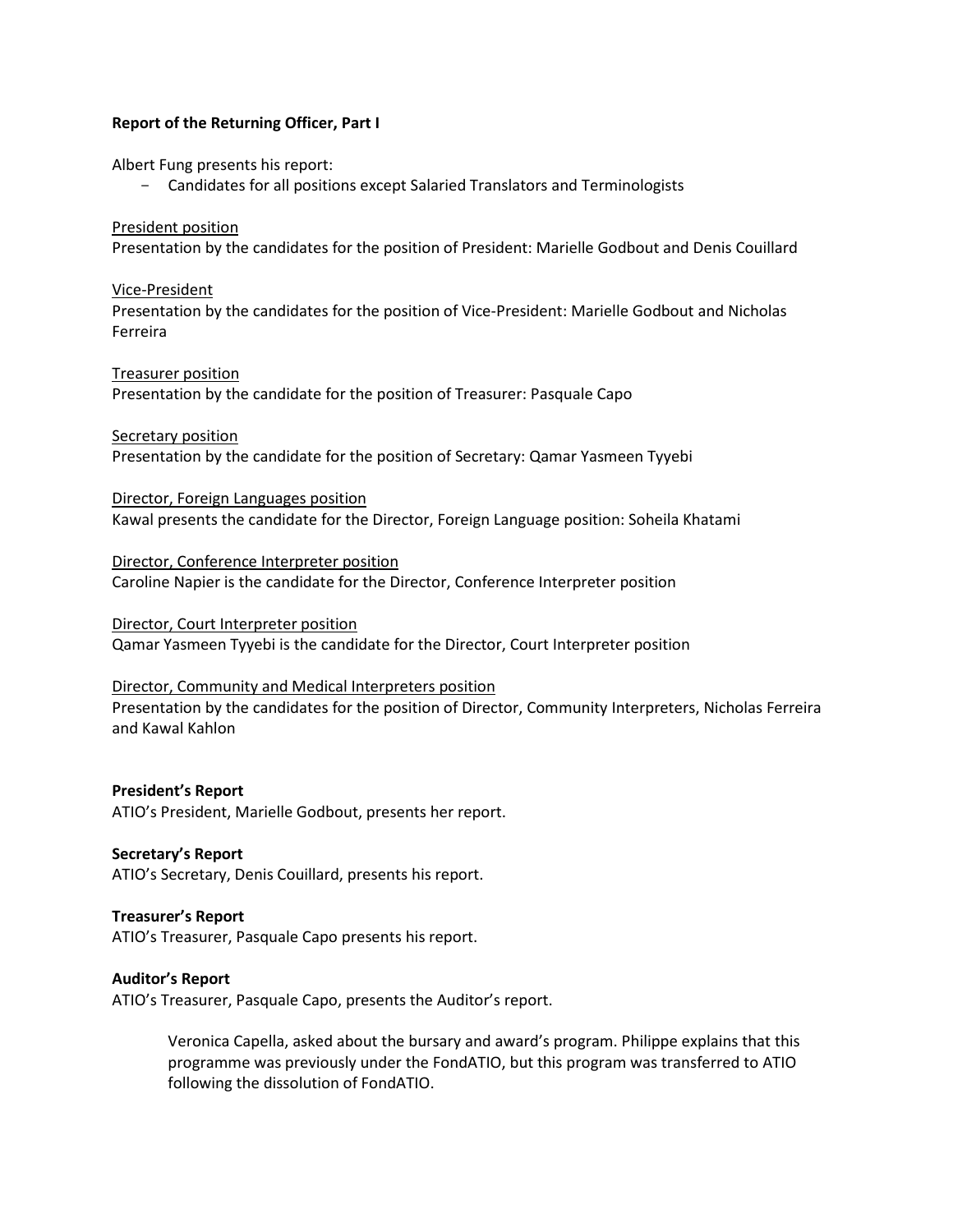#### **Appointment of the auditor for the current year**

Pasquale moved that Boyer and Boyer be appointed as ATIO auditors. David Lowe seconded. CARRIED

#### **Proposed amendments to the By-laws**

The following By-law amendments were presented:

#### **Article 13.04**

Based on a recommendation provided by an outside consultant and the overwhelming enthusiasm expressed by the attendees at the ATIO's AGM in April 2017, the Board of Directors proposes to amend article 13.04 of ATIO's By-laws to 1) increase the term of office of all Board members to two years and 2) stagger the election of the Board position so that that only half of the Board position will be up for election on any given year. This will ensure greater continuity and stability of the Board and facilitate the transition and knowledge transfer.

#### *The current article reads as follows:*

Subject to article 13.05, all members of the Board of Directors must be elected annually, and their term of office runs from the date of their election until the next Board is elected. (See articles 10.03 and 12.13.)

#### *The proposed text reads as follows:*

Subject to article 13.05, all members of the Board of Directors must be elected for a two-year term on staggered terms divided as equally as possible. In order to establish staggered terms, the members of the 2018-2019 Board of Directors shall be divided in two groups. The President, the Treasurer, the Director, Salaried Translators, the Director, Conference Interpreters, the Director, Community Interpreters; the Director, Terminologists shall serve an initial term of one (1) year. The Vice-President; the Secretary; the Director, Independent Translators; the Director, Court Interpreters; the Director, Medical Interpreters; and the Director, Foreign Languages; shall serve for a full term of two (2) years. Thereafter, at each General Annual Meeting the Board shall elect directors to fill expiring terms, each director to hold office for a term of two (2) years until the director's successor has been elected, and their term of office runs from the date of their election until the next holder of the position is elected. (See articles 10.03 and 12.13.)

Moved by: Denis Couillard Seconded by: Marielle Godbout CARRIED

#### **Article 13.03**

Provided the adoption of the previous recommendation, which ensures transfer of knowledge between Board of Directors, and based on the overwhelming enthusiasm expressed by the attendees at the ATIO's AGM in April 2017 when this notion was mentioned, a member of ATIO proposes to strike out the wording "who shall have served on the outgoing Board of Directors" in article 13.03. This will help increase opportunities for members, and recruitment of Board members.

## *The current article reads as follows:*

13.03 The voting members of the Board of Directors shall include:

- the members of the Executive: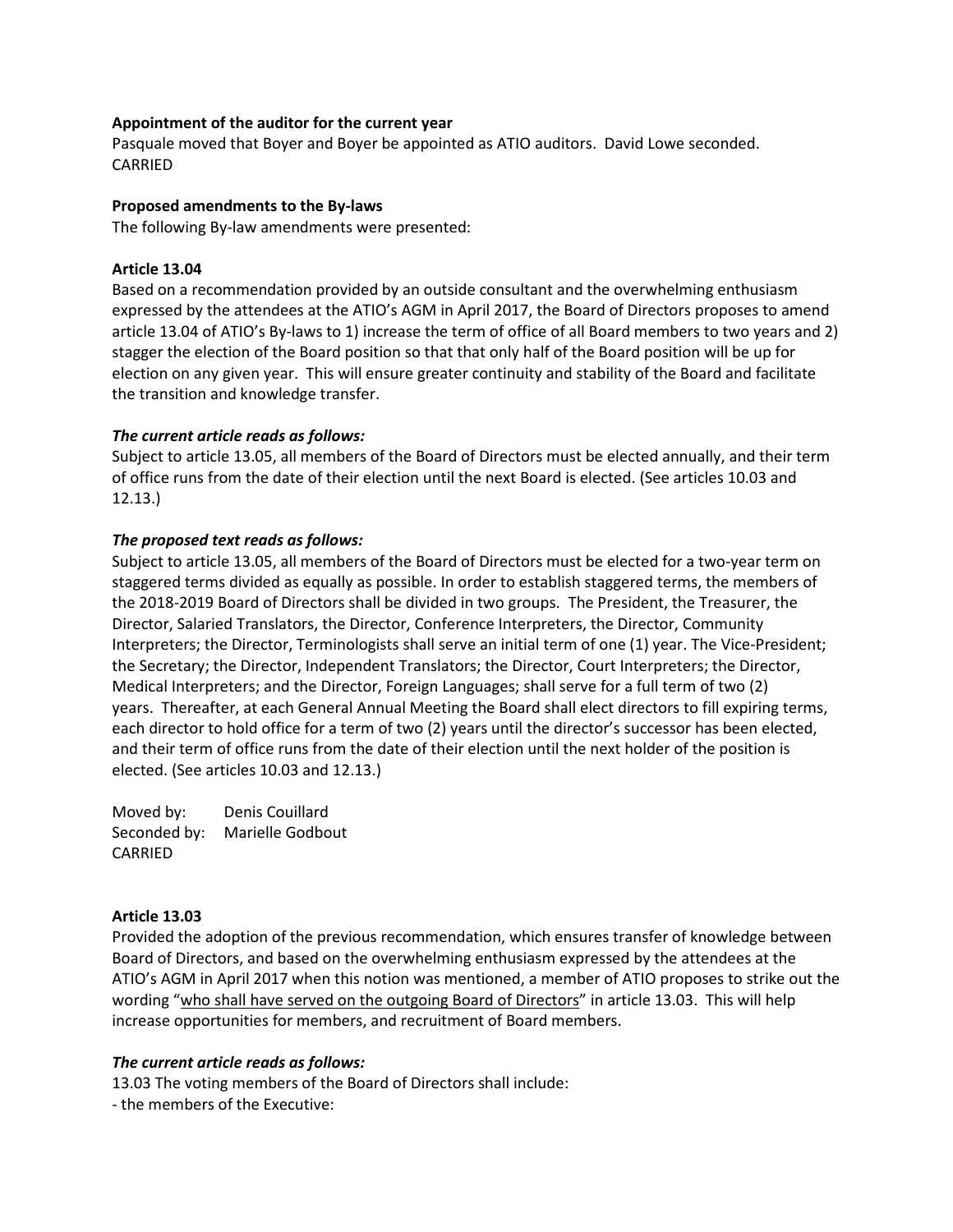(a) the President, who shall have served on the outgoing Board of Directors

(b) the Vice-president;

(c) the Secretary and the Treasurer (or the Secretary-Treasurer);

- the representatives of the professional categories;

(d) the Director, Salaried Translators;

(e) the Director, Independent Translators;

(f) the Director, Conference Interpreters;

(g) the Director, Court Interpreters;

(h) the Director, Community Interpreters;

(i) the Director, Medical Interpreters;

(j) the Director, Terminologists;

(k) the Director, Foreign Languages;

and

- chairpersons of committees (a maximum of four) that the Board of Directors deems appropriate to sit on the Board.

A member may occupy no more than two positions on the Board with the exception of the President, who is limited to one.

#### *The proposed text reads as follows:*

13.03 The voting members of the Board of Directors shall include:

- the members of the Executive:

(a) the President,

(b) the Vice-president;

(c) the Secretary and the Treasurer (or the Secretary-Treasurer);

- the representatives of the professional categories;

(d) the Director, Salaried Translators;

(e) the Director, Independent Translators;

(f) the Director, Conference Interpreters;

(g) the Director, Court Interpreters;

(h) the Director, Community Interpreters;

(i) the Director, Medical Interpreters;

(j) the Director, Terminologists;

(k) the Director, Foreign Languages;

and

- chairpersons of committees (a maximum of four) that the Board of Directors deems appropriate to sit on the Board.

A member may occupy no more than two positions on the Board with the exception of the President, who is limited to one.

Moved by: Denis Couillard Seconded by: Marielle Godbout CARRIED

#### **Member Definition**

Caroline Napier presented a motion regarding the definition of "members" in ATIO's By-laws. The motion reads: